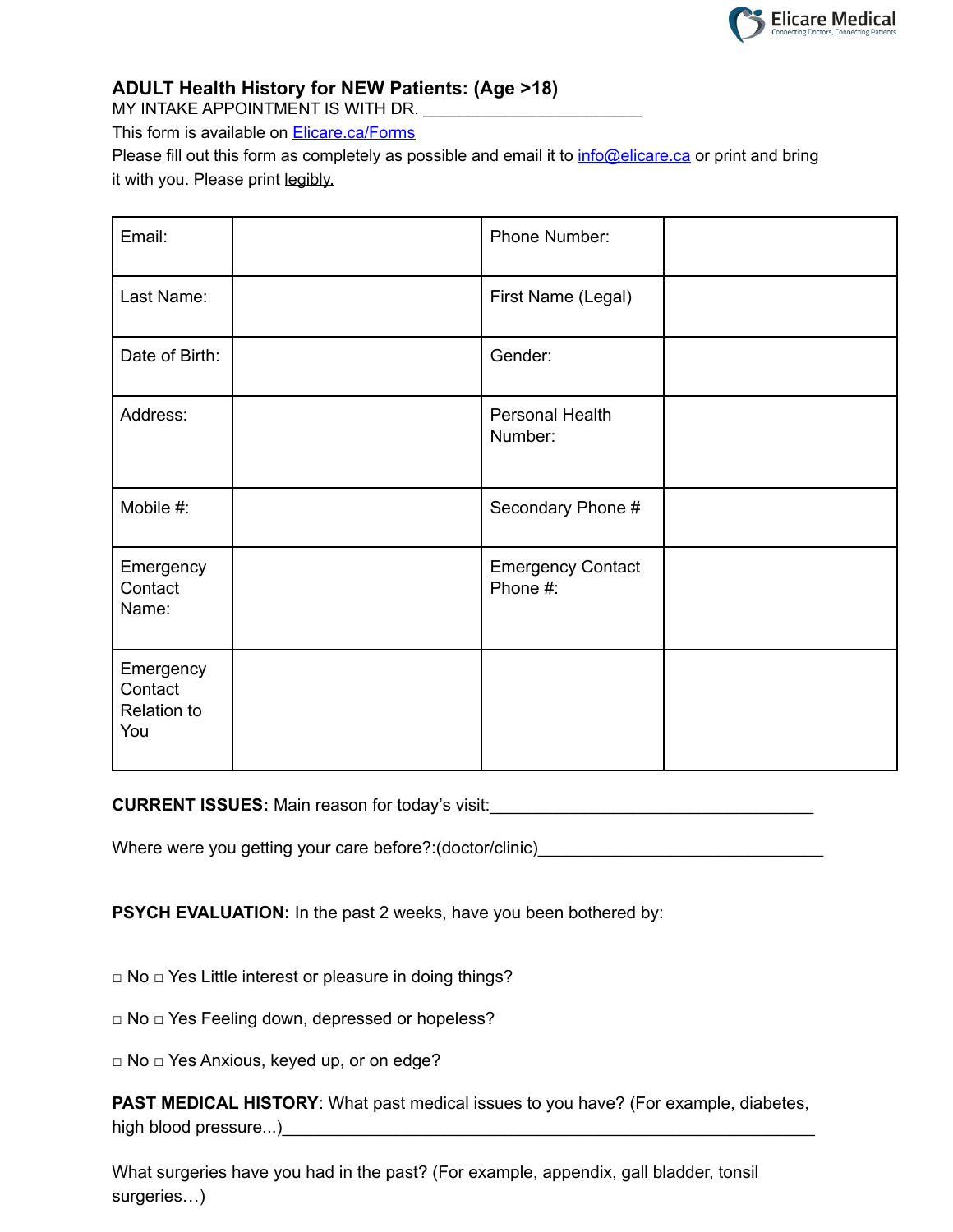

| Surgery | Date |
|---------|------|
|         |      |
|         |      |
|         |      |

**MEDICATIONS:** What medications do you take?:

| Medication Name and Dose  How do you take it? | Why? |
|-----------------------------------------------|------|
| (if known)                                    |      |
|                                               |      |
|                                               |      |
|                                               |      |
|                                               |      |
|                                               |      |

If there are more than can fit on this form, please bring a copy of written Rxs or go to a *pharmacist and have them print one out for you.*

\_\_\_\_\_\_\_\_\_\_\_\_\_\_\_\_\_\_\_\_\_\_\_\_\_\_\_\_\_\_\_\_\_\_\_\_\_\_\_\_\_\_\_\_\_\_\_\_\_\_\_\_\_\_

What allergies do you have?:

#### **CONDITIONAL/REGULAR CHECKS**

Have you had the following tests? If so, when?

| • Stool test for blood (FIT) $\Box$ No $\Box$ Yes, date: | ● Mammograms □ No □ Yes, date:            |
|----------------------------------------------------------|-------------------------------------------|
| • Pap smears $\Box$ No $\Box$ Yes, date:                 | • Colonoscopy $\Box$ No $\Box$ Yes, date: |

#### **FAMILY HISTORY:**

Do you have any FAMILY MEMBER with a history of

| l● Heart attack □ No □ Yes, who:           | l● Diabetes □ No □ Yes, who:                         |
|--------------------------------------------|------------------------------------------------------|
| l• Stroke $□$ No $□$ Yes, who:             | l• Hip fractures □ No □ Yes, who:                    |
| • breast cancer $\Box$ No $\Box$ Yes, who: | $\bullet$ colon cancer $\Box$ No $\Box$ Yes, who:    |
| • anxiety $\Box$ No $\Box$ Yes, who:       | depression $\Box$ No $\Box$ Yes, who:                |
| l• suicide $□$ No $□$ Yes, who:            | • alcohol/substance use $\Box$ No $\Box$ Yes,<br>who |

**SUBSTANCE USE HISTORY**: Do you smoke? □ No □ Yes, \_\_\_\_\_\_ packs a day for \_\_\_\_\_\_\_ years □ I quit in \_\_\_\_\_\_\_\_ (year) after smoking for \_\_\_\_\_\_\_ years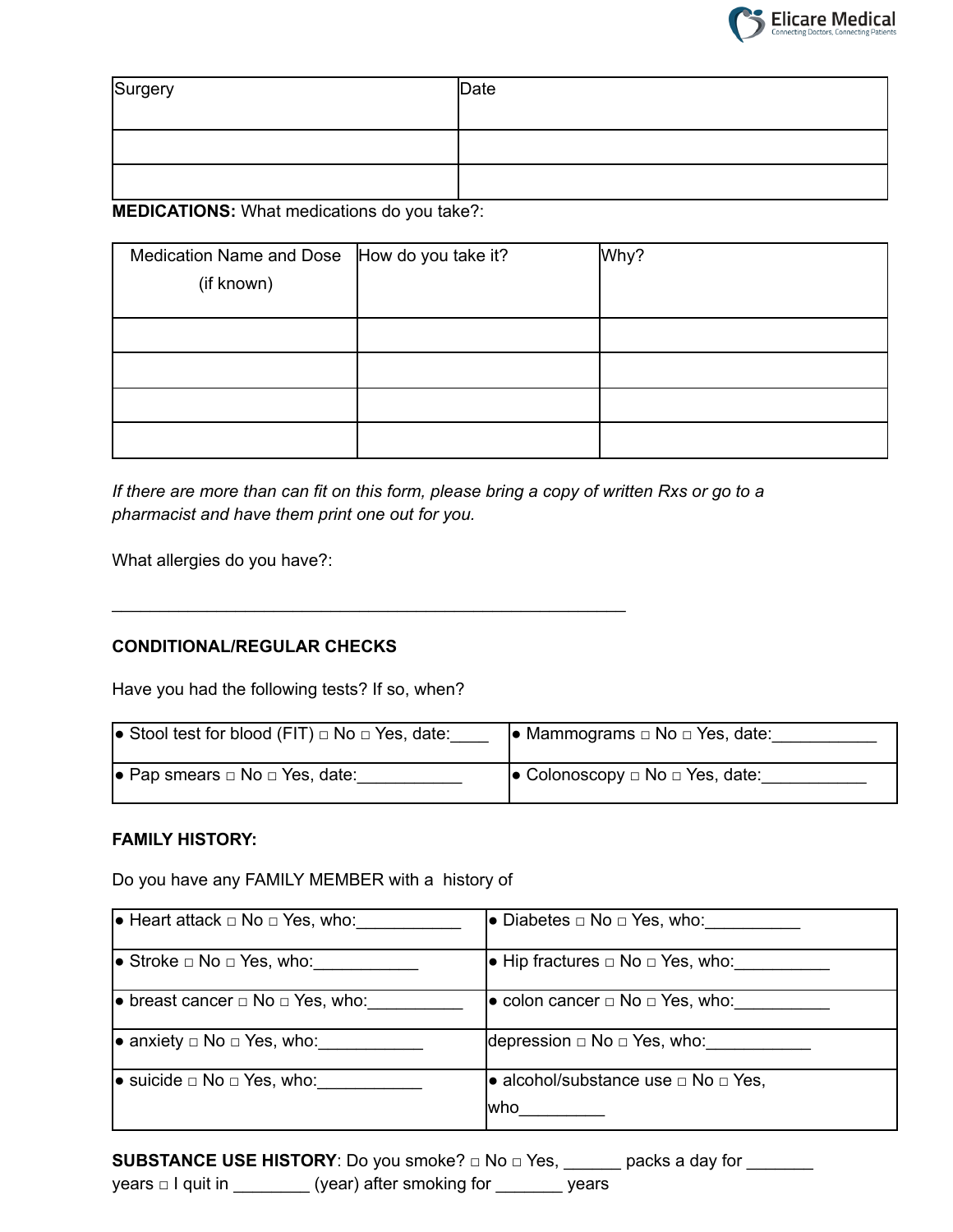

| How many alcoholic beverages do you drink in a week? _______ drinks<br>Do you use recreational substances? $\Box$ No $\Box$ Yes |  |  |  |  |  |
|---------------------------------------------------------------------------------------------------------------------------------|--|--|--|--|--|
| <b>SOCIAL HISTORY:</b> Occupation (or prior occupation): _____________________________                                          |  |  |  |  |  |
| retired/unemployed/leave of absence/disabled (circle one)                                                                       |  |  |  |  |  |
| Years of education or highest degree: ______________ Marital status (circle one): single, partner,                              |  |  |  |  |  |
| married, divorced, widowed, other: _______________________Spouse/partner's name:                                                |  |  |  |  |  |
| <u> 2002 - Johann John Stone, market av den større og det blev til et al. 1990 - og det blev til et al. 1990 - og</u>           |  |  |  |  |  |
| Number of children: __________ Ages if under 18 years: _________________                                                        |  |  |  |  |  |
|                                                                                                                                 |  |  |  |  |  |
| Leisure activities, group involvement, religion, volunteer work, recent travel:                                                 |  |  |  |  |  |
| <b>WOMEN'S HEALTH HISTORY:</b> Total number of pregnancies: ________ Number of births:                                          |  |  |  |  |  |
| Date (month/day if known) of last menstrual period if you are still menstruating:                                               |  |  |  |  |  |
|                                                                                                                                 |  |  |  |  |  |
|                                                                                                                                 |  |  |  |  |  |
| <b>OTHER INFORMATION:</b>                                                                                                       |  |  |  |  |  |

Do you have anything else you would like us to know about you?:

#### **PharmaNet search:**

Knowing what medications you have been prescribed is very important for proper medical care.

\_\_\_\_\_\_\_\_\_\_\_\_\_\_\_\_\_\_\_\_\_\_\_\_\_\_\_\_\_\_\_\_\_\_\_\_\_\_\_\_\_\_\_\_\_\_\_\_\_\_\_\_\_\_\_\_\_\_\_\_\_\_\_\_\_\_\_\_\_\_\_\_\_\_\_\_

\_\_\_\_\_\_\_\_\_\_\_\_\_\_\_\_\_\_\_\_\_\_\_\_\_\_\_\_\_\_\_\_\_\_\_\_\_\_\_\_\_\_\_\_\_\_\_\_\_\_\_\_\_\_\_\_\_\_\_\_\_\_\_\_\_\_\_\_\_\_\_\_\_\_\_\_

You consent to the doctor checking your prescription records in BC on your PharmaNet profile By signing below, you indicate that you have had an opportunity to discuss the clinic rules, you understand the rules, and you agree to abide by them.

#### **Clinic Policies:**

Signing the line below acknowledges you have read, understood, and agreed to the conditions listed out in the Clinic Policy and Patient Agreement, available online at elicare.ca/clinicpolicy/ If you have questions, please talk to a staff member.

Print name: \_\_\_\_\_\_\_\_\_\_\_\_\_\_\_\_\_\_\_\_\_\_ Date: \_\_\_\_\_\_\_\_\_\_\_\_\_\_\_\_\_\_\_\_\_\_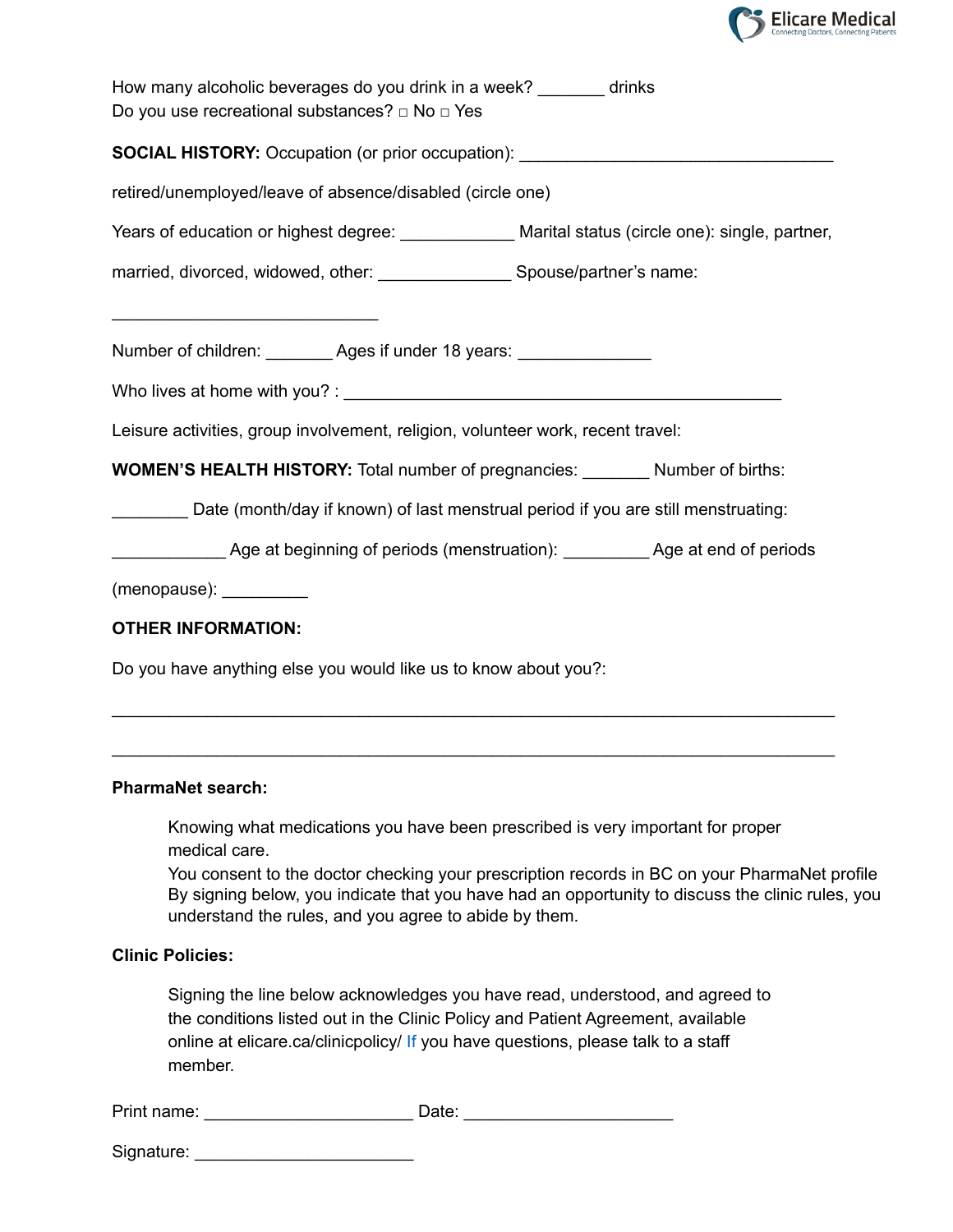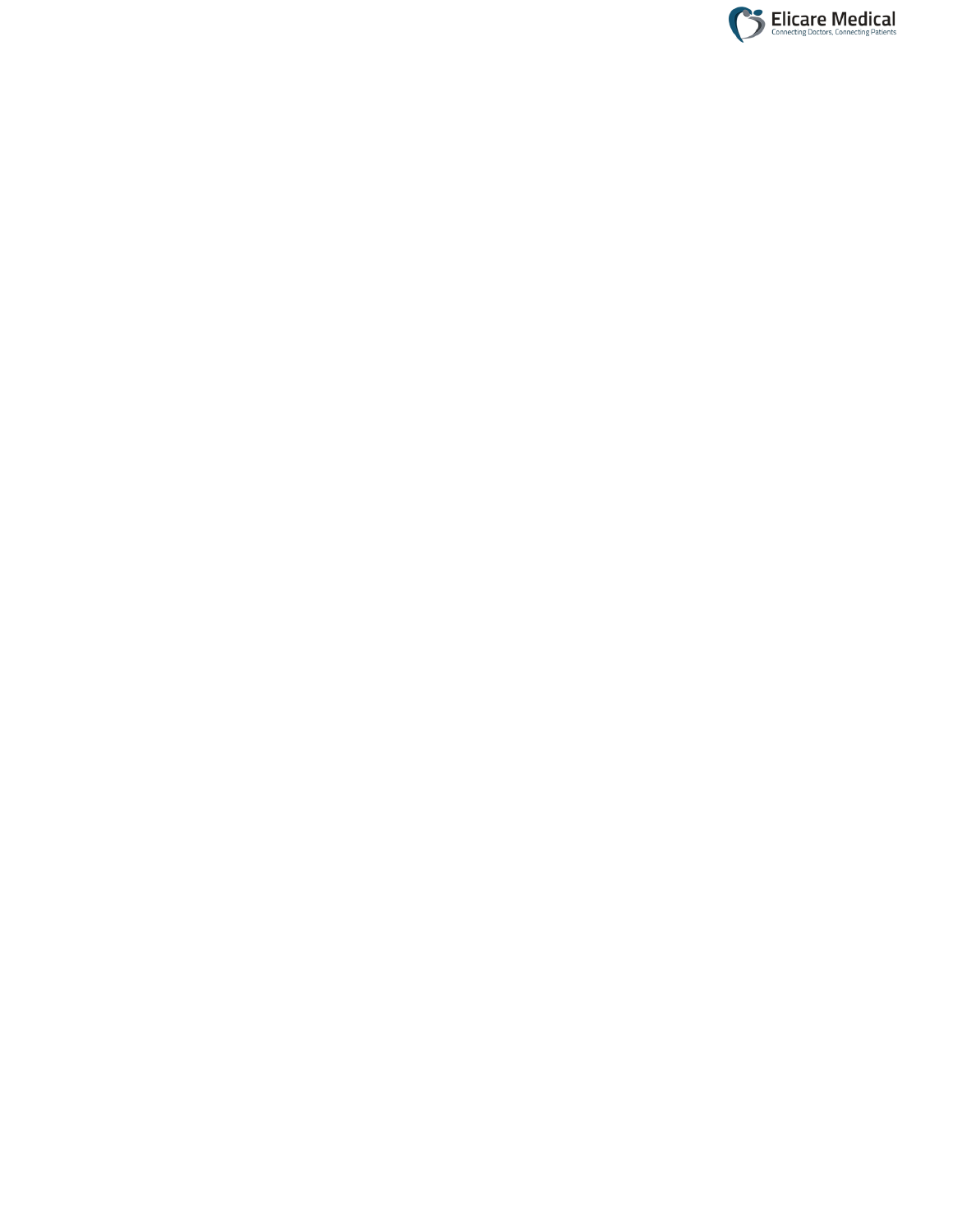

### **Virtual Care Consent & Electronic Communications Consent**

#### **ELECTRONIC COMMUNICATIONS CONSENT:**

I consent to Elicare Medical's staff and my doctor to contact me via email, sms, instant messaging software for non-urgent updates.

#### **DEFINITIONS**

Virtual Care, Telehealth, or Telemedicine uses electronic communication tools between patients and doctors at different locations for the purpose of diagnosis, therapy or follow up. Data involved with virtual care includes the following:

- Medical Records
- Requisitions, Prescriptions and Forms
- Audio and Video

#### **SOFTWARE & APPLICATIONS**

Software applications and devices utilized by Elicare Medical will include security protocols to protect the confidentiality of the patient's ID and images.

#### **RISK & BENEFIT**

Faster and simpler access to communication and care.

In rare cases, information transmitted may not be sufficient (e.g. poor resolution of images) to allow for appropriate medical decision making by the physician and consultant(s);

Delays in medical evaluation and treatment could occur due to deficiencies or failures of the equipment;

In very rare instances, security protocols could fail, causing a breach of privacy of personal medical information;

#### **PATIENT CONSENT TO VIRTUAL CARE**

By signing this form, I, the patient, have read and understood the following: I, the patient, have read and understood that the laws that protect privacy and the confidentiality of medical information also apply to telemedicine, and that no information obtained in the use of telemedicine which identifies me will be disclosed to researchers or other entities without my consent.

I, the patient, have read and understood that I have the right to withhold or withdraw my consent to the use of telemedicine in the course of my care at any time, without affecting my right to future care or treatment.

I, the patient, have read and understood that I have the right to inspect all information obtained in the course of a telemedicine interaction, and may receive copies of this information for a reasonable fee.

I, the patient, have read and understood that I may choose to make an in-person appointment at any time.

I, the patient, have read and understood that the doctor may recommend I schedule an in-person appointment to address issues that cannot be adequately addressed through telemedicine.

I, the patient, have read and understood that telemedicine involves encrypted electronic communication of my personal medical information.

I, the patient, have read and understood that I may expect the anticipated benefits from the use of telemedicine in my care, but that no results can be guaranteed or assured. Telehealth visit is an MSP-insured benefit. I, the patient, have read and understood that a fee of \$85 per visit (subject to change) is applicable if I do not have current MSP coverage on the day of the tele-visit. I agree to pay all applicable fees upon receipt of invoice.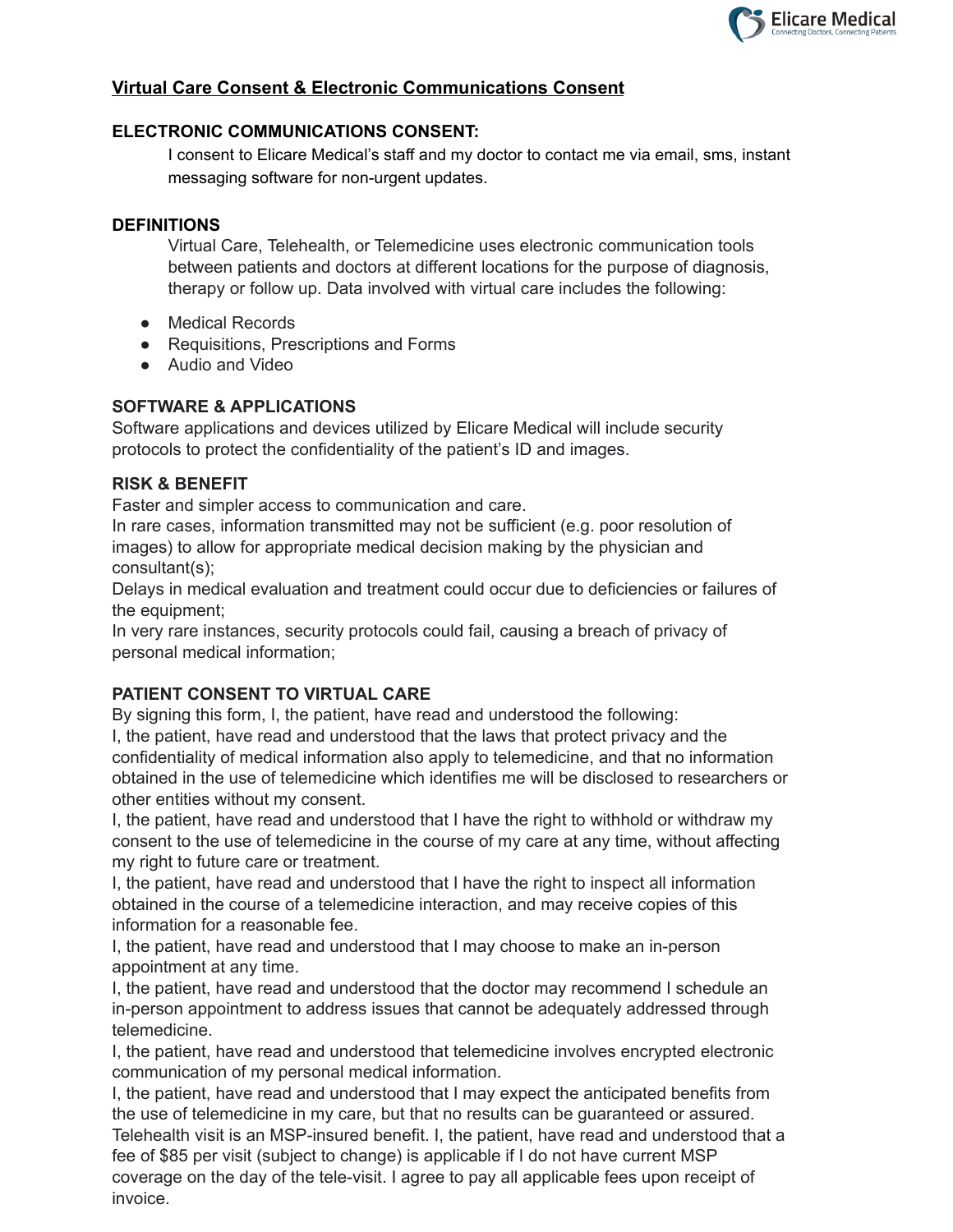

#### **GOVERNING JURISDICTION**

I agree that any dispute arriving from the telemedicine consult will be resolved in the Province of British Columbia.

#### **ACKNOWLEDGEMENT & SIGNATURE**

I have read and understand the information provided above regarding telemedicine, have been offered the opportunity to discuss it with my physician, and all of my questions have been answered to my satisfaction. I hereby give my informed consent for the use of telemedicine in my medical care.

I hereby authorize any GP or NP of Elicare Medical to use virtual care for my benefit.

Print name: \_\_\_\_\_\_\_\_\_\_\_\_\_\_\_\_\_\_\_\_\_\_ Date: \_\_\_\_\_\_\_\_\_\_\_\_\_\_\_\_\_\_\_\_\_\_

Signature: \_\_\_\_\_\_\_\_\_\_\_\_\_\_\_\_\_\_\_\_\_\_\_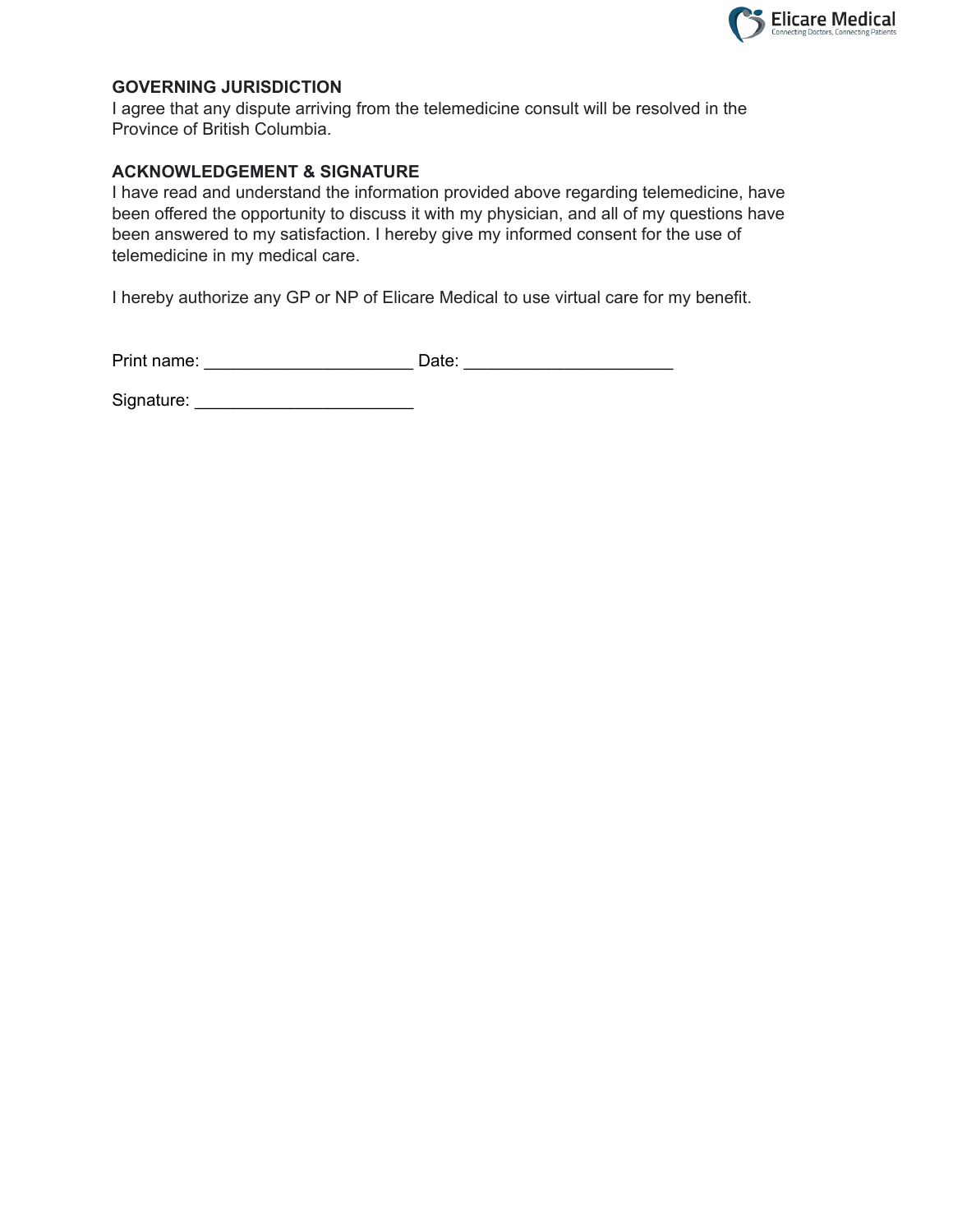

# **Elicare Medical: Policies for Attachment to the Family Practice Missed Appointments:**

o The Doctor of BC recommended rate for missed appointments is \$73, but our clinic will charge \$40 for every missed appointment. This is enforced only after you miss 2 appointments consecutively. Appointments cancelled on the same day are considered no shows.

o With repeated missed appointments, we may ask you not to book more appointments but come in on a drop-in basis and wait until there is an opening.

# **New Patients**

o Patients who currently do not have a family doctor, and patients whose current family doctor is leaving practice will have priority to be attached to the family practice. Patients who currently have a family doctor, we will contact you when we are taking on patients who currently have a family doctor. o It is not advisable to switch your family doctor while amidst in a WCB or ICBC claim as the previous physician would be more knowledgeable of your condition and history of the injury. A new doctor may not take on your WCB or ICBC claim if it is already well underway via another physician.

# **Covenant**

As your family doctor, my practice team and I will:

- Provide the best care we can based on available evidence, clinical judgement, and an open communication with you
- Offer you timely access to care within the best of our ability
- Maintain an ongoing record of your health

As my patient, I'd like for you to:

- Seek your health care from me and my team whenever possible
- Identify me as your doctor if you have to visit an emergency facility or other health care provider, so they can provide me with information about your treatment for your medical record.
- Communicate with me honestly and openly so that we can best address your health care needs **No Multi-doctoring Policy:**

o The clinic has a no multi-doctoring policy. Please transfer your charts or indicate your preferences at the front desk reception. Although, any patients may use the clinic's walk-in services freely at any time.

o If you already have a family doctor, we encourage you to stay with your family doctor.

o If you wish to switch to our clinic, we will ask that you sign a letter to formally terminate your relationship with your previous family doctor.

o Your previous doctor may charge a fee to prepare and transfer your files to us.

# **Rudeness & Violent Behavior**

Our clinic is a safe place for everyone who enters our doors. We are committed to providing a safe, healthy and secure environment in which to work and receive care through the prevention of violent, abusive, and aggressive behavior. We have a zero-tolerance policy and may take action for visitors who exhibit this behavior.

# **Clinic appointment bookings:**

- o A typical visit is scheduled for 10-15 minutes.
- o Whenever possible, please state the reason of your visit so that we can budget time appropriately.

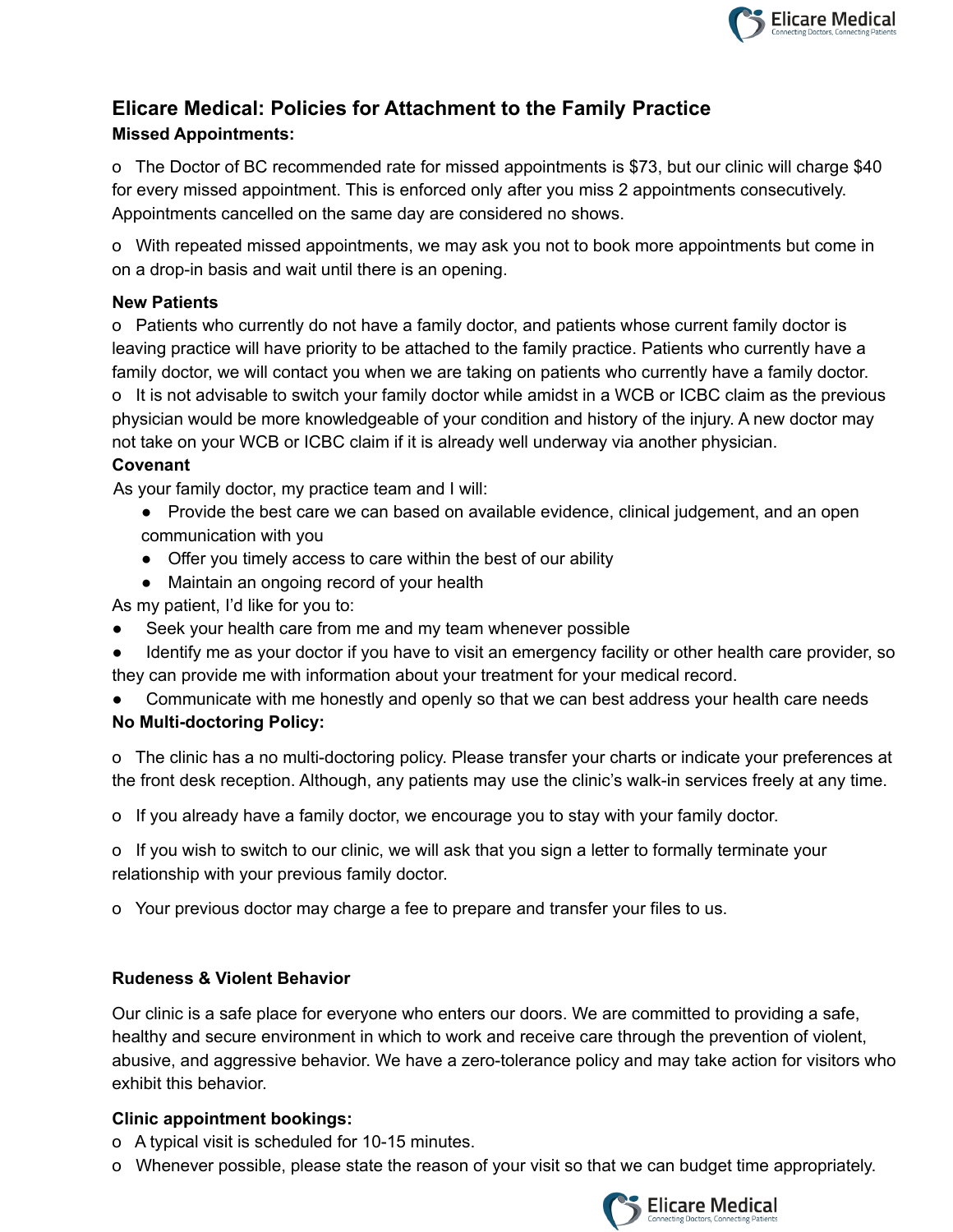

o The clinic has an online booking service, we ask that patients of the clinic use this service whenever possible to free the phone lines for emergencies.

o Longer appointments for complete physicals or procedures will be booked at the doctor's discretion.

o We will try our best to be on time for everyone, so please be mindful of other patient's time. Number of issues:

o We do not have a hard limit on the number of issues you bring in.

● We ask that you list all of the issues you wish to discuss and allow us to prioritize the list with you.

o We do not want to rush through your issues, so we will book follow up appointments to provide you with thorough medical care as appropriate

# **Consent to use Electronic Communication:**

o The clinic uses email, SMS, web-apps to communicate with its patients. Signing the patient intake form and becoming a patient of the clinic means that the patient has read, acknowledged, and agreed to the use of such electronic devices as a medium to relay non-vital health and scheduling information.

### **Opioids and other controlled substances:**

o There is insufficient clinical evidence that long term, escalating doses of opioid treatment is beneficial for chronic, non-cancer pain. Inappropriate use of opioid medications can lead to more harm than good. For the best quality of care, we will request and adhere to our Opioid Treatment Agreement (Appendix A) before starting opioid therapy.

# **Uninsured services:**

- Sick notes and medical certificates,
- Telephone prescription renewals,
- Chart transfers,
- Missed Appointments,
- Insurance Reports,
- Cosmetic procedures,
- Cryotherapy for nonplantar warts,
- Flu shots for patients not in high risk group
- Medical legal letters and opinions
- Travel Advice
- Medical CPP Examinations and Forms

We will charge for these services at the Doctor of BC recommended rate. The fee schedule is displayed at the front of the clinic as well as on the clinic's website.

# **Ending the therapeutic relationship:**

- A positive therapeutic relationship relies on mutual trust and respect between the patient and the physician.
- If this foundation is lost, a productive therapeutic relationship may no longer be possible, and either the patient or the physician may choose to terminate this doctor- patient relationship.
- Our clinic will provide resources where you may be able to find another physician.
- The patient has the right to seek care from our clinic for up to 1 month for emergency reasons.
- If the reason for terminating the care relationship involves a patient's aggression towards any clinic staff, the grace period may not apply due to workplace antiharassment legislation.

#### **After Hours Coverage**

If you have an urgent medical issue that cannot wait until our next business day, but you don't think your issue is a medical emergency that warrants an ER visit, you may visit the VCH REACH urgent and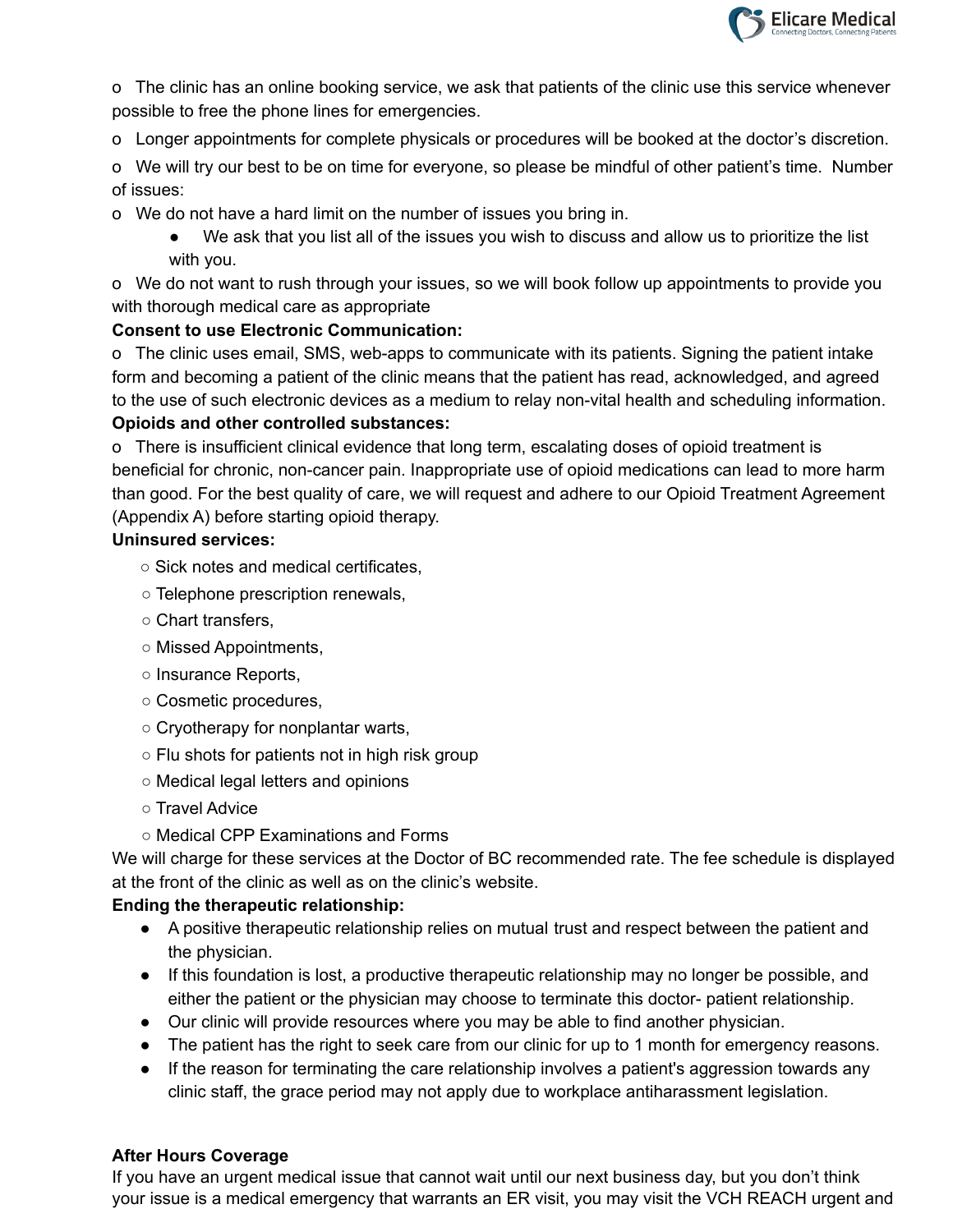

primary care centre which runs until 9pm on weekdays and saturday and 4PM on sundays. Unlike a regular walk-in clinic which is subject to a daily volume cap, the Urgent Care Clinic will not close their door before their scheduled shift ends. <https://www.reachcentre.bc.ca/medical>

Elicare Medical also provides after-hour telephone coverage for our patients' urgent medical issues. Please note:

- This service is only available to patients who have been seen at Elicare Medical (including walk-in patients who have been seen in person before).
- The doctors at Elicare take turns covering this service, and they usually have a full day scheduled the next day, so please be mindful and only call for urgent medical issues.
- Since BC MSP does not cover the service of assessing urgent medical issues over telephone after-hours, a fee of \$85 (set by Society of General Practitioners and subject to change) is applicable per phone call. The fee is payable by calling our office or upon your next medical appointment.
- The on-call doctor will do his best to assess the urgency of your medical issue and may recommend treatment suggestions, an urgent next-day appointment at the clinic, and/or when you should visit the emergency room.
- As the doctor cannot physically see or examine you, you understand that the doctor's assessment may be limited.
- You accept the risks involved in having a medical discussion with the doctor, who may be in a public space, over a conventional telephone or cellphone line, which includes privacy breach, loss of signal, or miscommunication.

By calling the number below, you agree to the above.

After-hour call number: Please dial the clinic's line for after hours and follow the prompts.

# **FAQ: FREQUENTLY ASKED QUESTIONS:**

● Test results:

a. Bloodtests/Lab work results generally take 3-4 days if they are not marked urgent. Generally the doctor will not call you if the results are normal, but if you are concerned, please book an appointment as staff are not able to communicate results over the phone.

b. It is often a good idea to check in with the practice if your results have arrived if you *are a new patient of the clinic.*

Imaging Results:

a. You can go to any certified imaging lab in BC, please note that some places may take longer than others if the imaging is marked nonurgent. When attending an imaging lab, please inform their reception of the location and contact information (fax#) of your family doctor to avoid delays.

- b. Imaging results take generally 5-7 business days to process.
- c. *It is often a good idea to check-in with the practice if your results have arrived if you are a new patient of the clinic.*
- Hospital Labs: